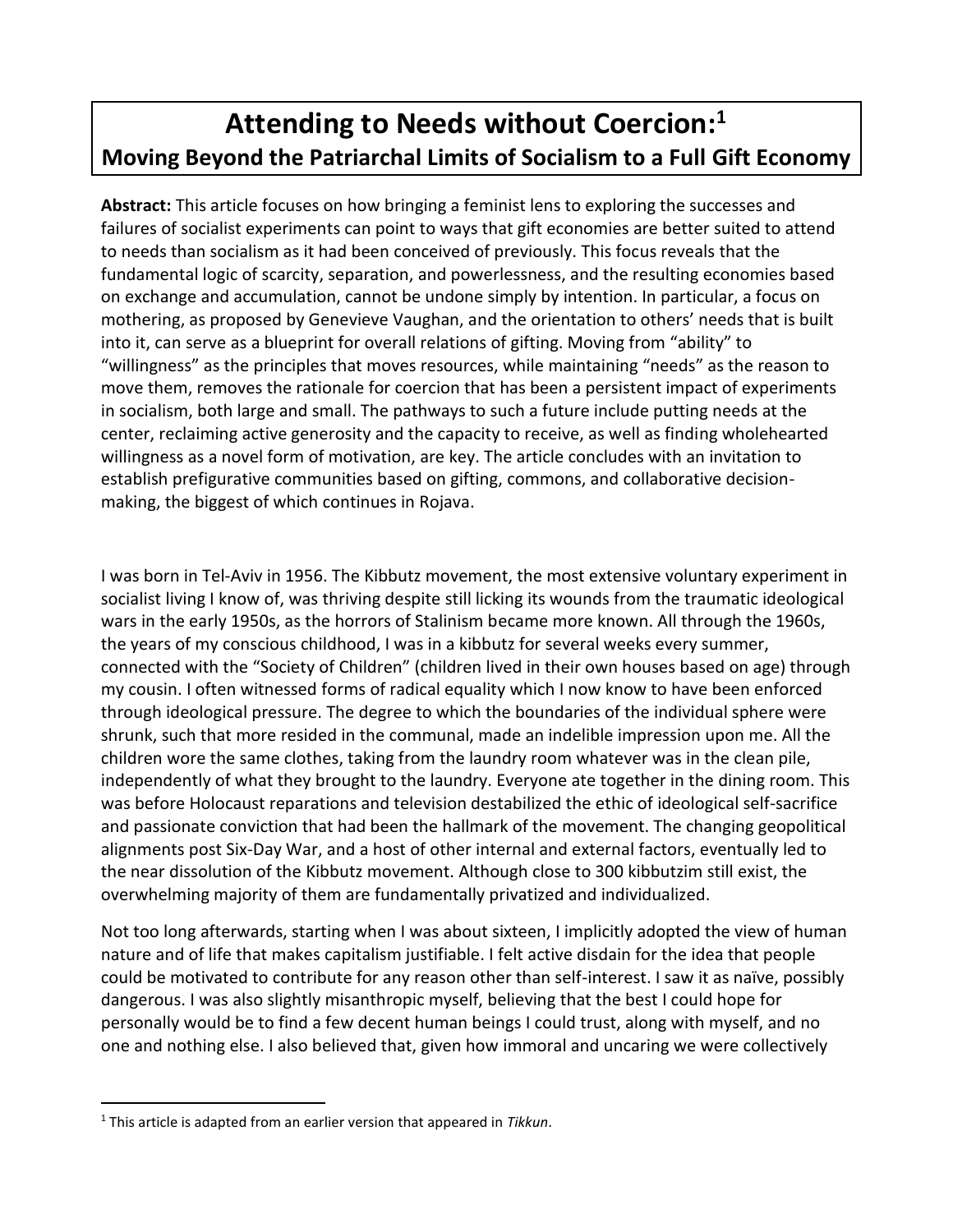(with the exceptions above), what had happened in history is the only thing that could have happened, and that it emerged, naturally, from who we were.

I was critical enough politically to choose to leave Israel in 1983 so as to not have things done to Palestinians in my name. Socially and philosophically, however, I remained bound to my cynical views until feminism entered my life in 1985. The results were a sudden and ongoing revamping of much that I previously believed. I voraciously read *Beyond Power* by Marilyn French and soon thereafter *The Chalice and the Blade* by Riane Eisler. Patriarchy revealed itself to me as a series of events, not an unavoidable permanent reality. I became acquainted with life before patriarchy, and, for the first time ever, could begin envisioning a world beyond patriarchy.

#### **The Irreducible Need for Feminism**

Like many emerging feminists, I learned, more than once, that no amount of socialist revolution, or a general focus on needs, as put forth in the Nonviolent Communication (NVC) approach, by itself, would be enough to counter the fundamental logic of scarcity, separation, and powerlessness that has resulted in inherent domination built into relations between men and women, between adults and children, and between different groups of people, such as those clumped together under the dubious category of race. Nor would socialism or NVC be enough to undo accumulation and exchange unless patriarchy itself is taken on, both at the level of theory and of practice. This is so despite the fact that on some level both socialism and NVC focus on needs.

Socialism, both as critique and as vision, neither theorized nor questioned putting men's activities at the center of analysis. Women's work and relationships remain outside of the sphere of historical analysis, as if they neither influence nor are shaped by the unfolding of history. Similarly, the future paradise that was to be the "association of free producers" is still all about men, without women or children.

With NVC, the focus on needs by itself hasn't shifted the overwhelming majority of people who learn, practice, and share NVC in the world, outside of the capitalist market economy. Without a deeper engagement with the actual structures and systems that have distanced us, individually and collectively, from living the simplicity of focusing on needs as a *social* organizing principles, NVC has remained a tool for personal growth rather than the reorganizing of community and relationships on radical giving and receiving that Marshall Rosenberg envisioned.

Feminism, in its more radical versions, has been the most sustained and deep critique and vision that I have encountered. Within this field, the work of Genevieve Vaughan and others on the evolutionary driving force of mothering in a context of extended infancy. The focus on women and children which is absent in socialism provides simple and intuitive models for how needs can be attended to. Mothering, based as it is on other-orientation, through which need in one (child initially) spontaneously generates willingness in the other (mother initially), is a blueprint for how human societies can function instead of on the basis of exchange and accumulation. The total dependence of young children on *unilateral* giving has hardly been theorized before Vaughan put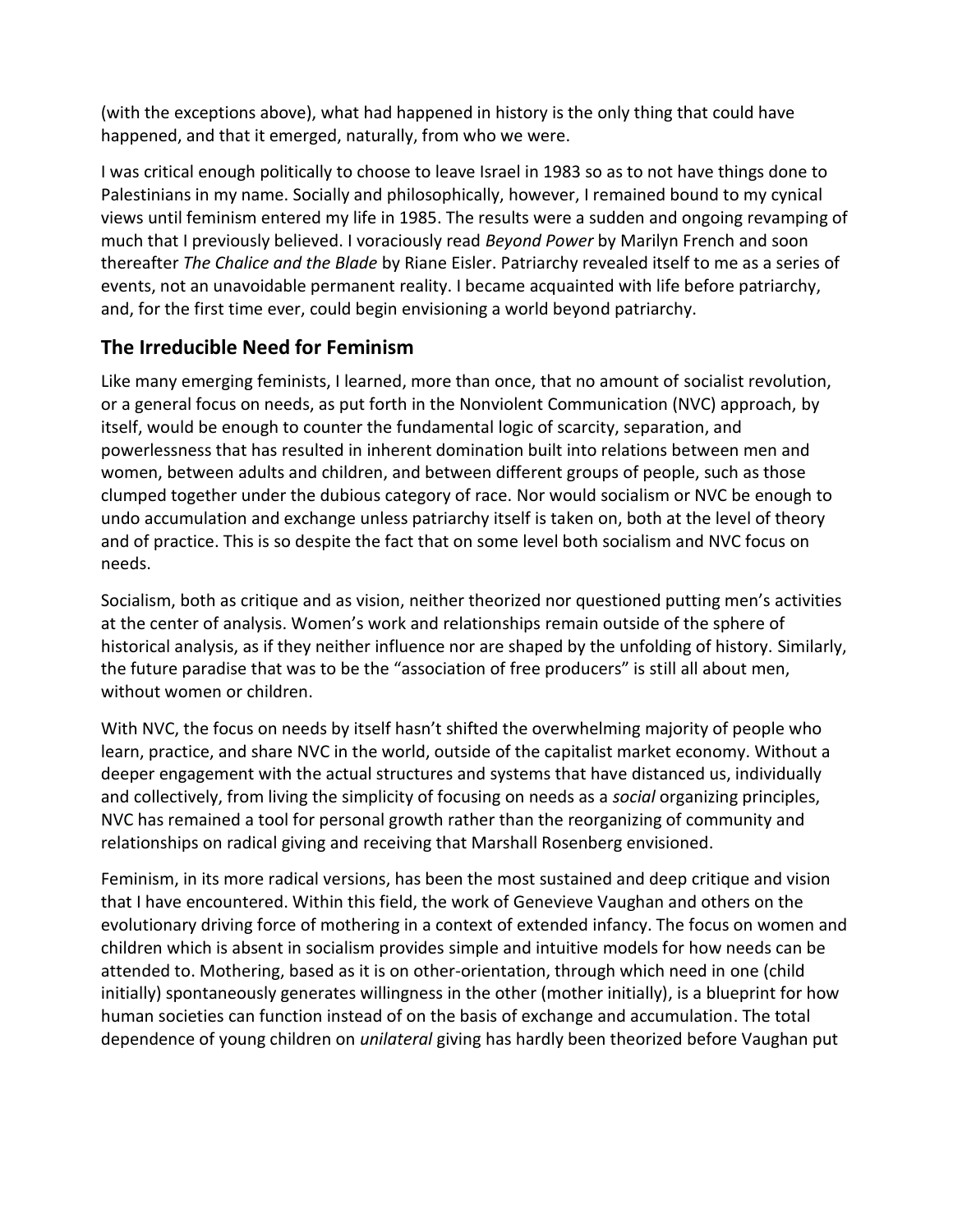it at the center of making sense of gift economies.<sup>2</sup> This is no small omission, because including the material logic at the center of economic activity makes a world of difference.

Were Marx to take seriously the activities and experiences of women, and even of children, he may well have found pathways to the free future he envisioned that didn't require coercion along the way. As far as I can tell, there's never been an experience in which communities based on freedom and significant relationships of care emerged through coercion. If we sow coercion, we are unlikely to harvest freedom.

## **Ability and Needs**

The tragic paradox of coercive measures emerging from and within movements oriented towards a free future has not escaped. My sense is that one of the sources of that horrific outcome is that Marx, qua Western *man*, didn't have access to indigenous, matriarchal wisdom. The reality and lived experience of the overwhelming majority of women as well as of men who live in maternalvalues cultures is one of orienting to others' needs, and doing so with full willingness. Without the depth of trust in life that that way of living signifies and rests on, it is nor surprise that the innocent-sounding vision that inspired so many over the years and is so often repeated – "From each according to his *ability*, to each according to his *need*." – would lead to coercive measures.

When individuals are free, within their communities, to assess their own needs and ability, and have those assessments trusted within and beyond the community, resources can flow effortlessly and efficiently. Given the rampant mistrust that capitalism emerges from and which it deepens, ability and need have so far required an external authority that would determine them. Both in the immense socialist states and in the kibbutz movement, this meant lack of freedom (even while some vitally important basic needs have been attended to, in important ways, better than in capitalist societies).

This reality has left me with enormous questions: What will it take to envision, and then to create, a future "Beloved Community" in which coercion is truly absent? How far can the principles of maternal giving be extended into actual organizing principles of an entire society? And how will we ever reclaim the necessary trust in ourselves, each other, and life after millennia of patriarchy?

I don't know the answer to any of these questions, nor do I believe that anyone else does. What I do know is that the more we envision boldly; the more we challenge within ourselves the deeper assumptions of scarcity, separation, and powerlessness that patriarchy rests on and capitalism intensifies; and the more we experiment, individually and collectively, with living *as if* the world we envision were already here, the more likely we are to answer these questions and create at least small pockets of a livable future.

## **Radical and Practical: The Principle of Willingness**

Having engaged in all of these endeavors for years, one principle has emerged for me as foundational both to the future and to the path that leads to it. I call it the principle of willingness. In the most minimal substitution, this principle would result in changing one word only in Marx's original: "ability" will be replaced with "willingness." And removing the word "his" would go some

<sup>2</sup> See her introduction to *The Maternal Roots of the Gift Economy* which she edited.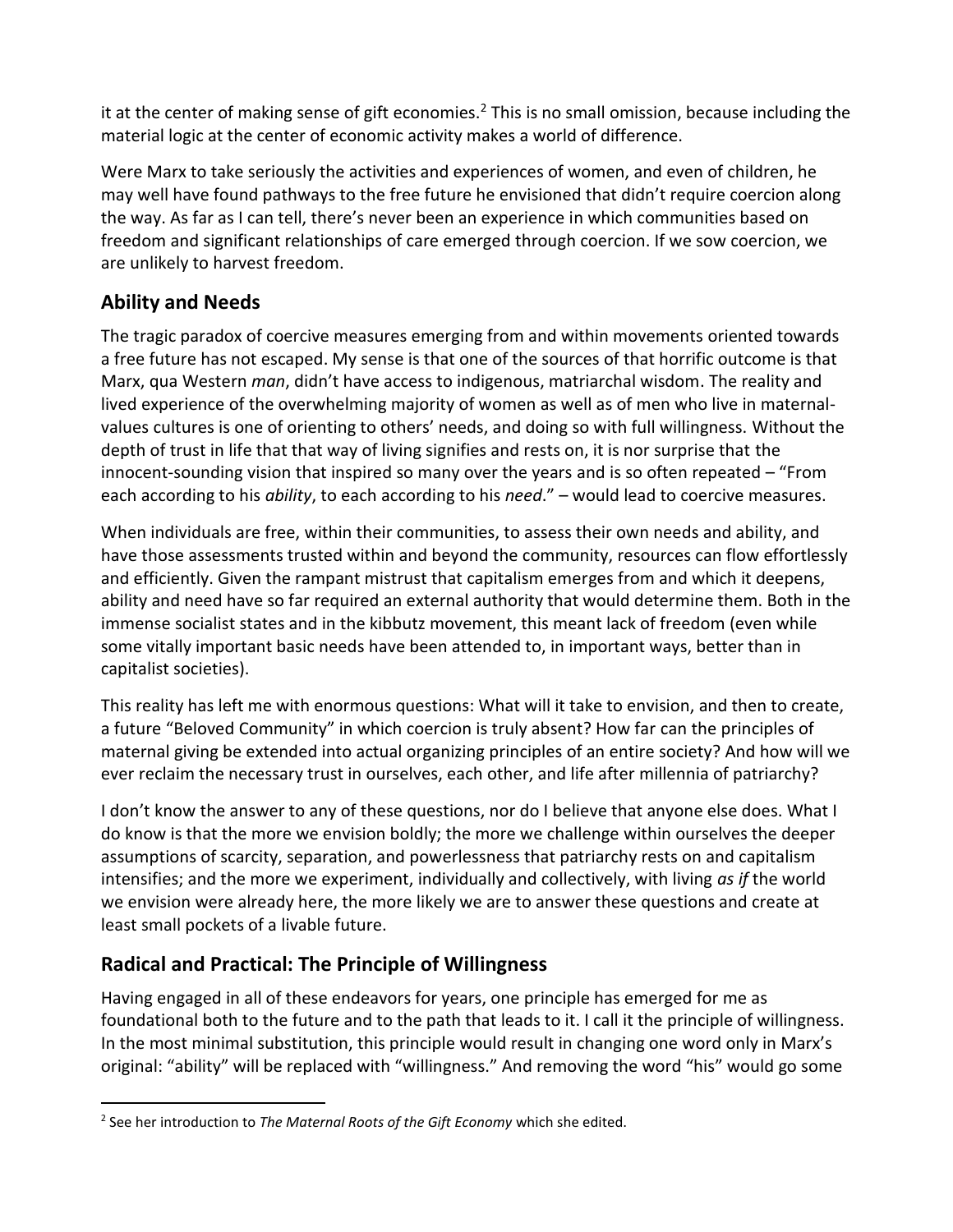way toward addressing the invisibility of women's work and contributions. However, this minimalist reframing is insufficient for one more reason, since it still leaves the question of how to assess need. A broader reframing, and a principle that is already in use in the work and learning communities I am a part of, is this: resources flow from where they exist to where they are needed based on willingness. This also means that only that for which there is wholehearted willingness will be done. And that whenever we discover that we have slipped, or don't know how to live these principles, we can mourn and deepen our search for strategies that do fit the principle.

In my book *Reweaving Our Human Fabric: Working Together to Create a Nonviolent Future*, I include a detailed vision of a future where this principle, and a few others, are core features of human life and where money and coercion are absent. Because of how little I've found in our current way of living that matches this vision, I primarily offer this vision in the form of twelve fictional stories that describe – through following a day in the life of twelve characters positioned in that future – how this principle applies in care for and distribution of natural resources, in coordination of transportation, in workflow, in food production, in garbage collection, and more.<sup>3</sup> This is not a utopian, conflict-free vision. Rather, it's a world made up of human beings like us, with their relationship challenges, workplace difficulties, conflicts over resources, and more. What's different is how things are done, what the priorities are, and how the challenges are attended to when full collaboration and togetherness are the norm. Even when rare and extreme situations result in people being locked up to protect safety, such "prisons" would be staffed by people with exceptional relational capacity who would lovingly support those who are there while they recover from whatever led to the acts of violence that landed them there, from the impact on them of knowing what they have done, and the impact of that on those they had harmed, including engaging directly with the people they had harmed when possible, and from the impact of being locked up. In this imagined and very real-seeming environment, the very social structures and systems embed principles that put needs and willingness at the center.

**Putting needs at the center.** Without systemic change of this kind, even if we are inspired by the vision, we are all likely to be lured by the seductive power of capitalism: the illusion that if we only have enough money, then no one can tell us what to do, and we are free. Free to do what? Buy, as much as we can, products and services that we are told will attend to our needs without ever getting sufficiently conscious of what our needs actually are. It is much easier to do the sleight of hand that economics does, which is about reducing needs to demand in the fundamental equation that governs our lives. This reduction involves two parts, both of which create unfreedom. One is the deliberate manipulation of our emotions and desires that capitalism depends on, which plants in us a sense of lack and hunger for "more," while at the same time making market-based solutions appear as the only ones available, and thus making them ever more desirable. In such an environment, it is extremely difficult to know what we really want, and even more difficult to know why we want it.

The other is the singular role of money as the primary pathway to meeting needs, thus making it rather pointless to know our needs if we don't have access to money and the market. We are severed from direct relationship with nature and with our communities; alone and isolated from

<sup>&</sup>lt;sup>3</sup> Three of those stories are available online at http://thefearlessheart.org/store/reweaving-our-human-fabric/.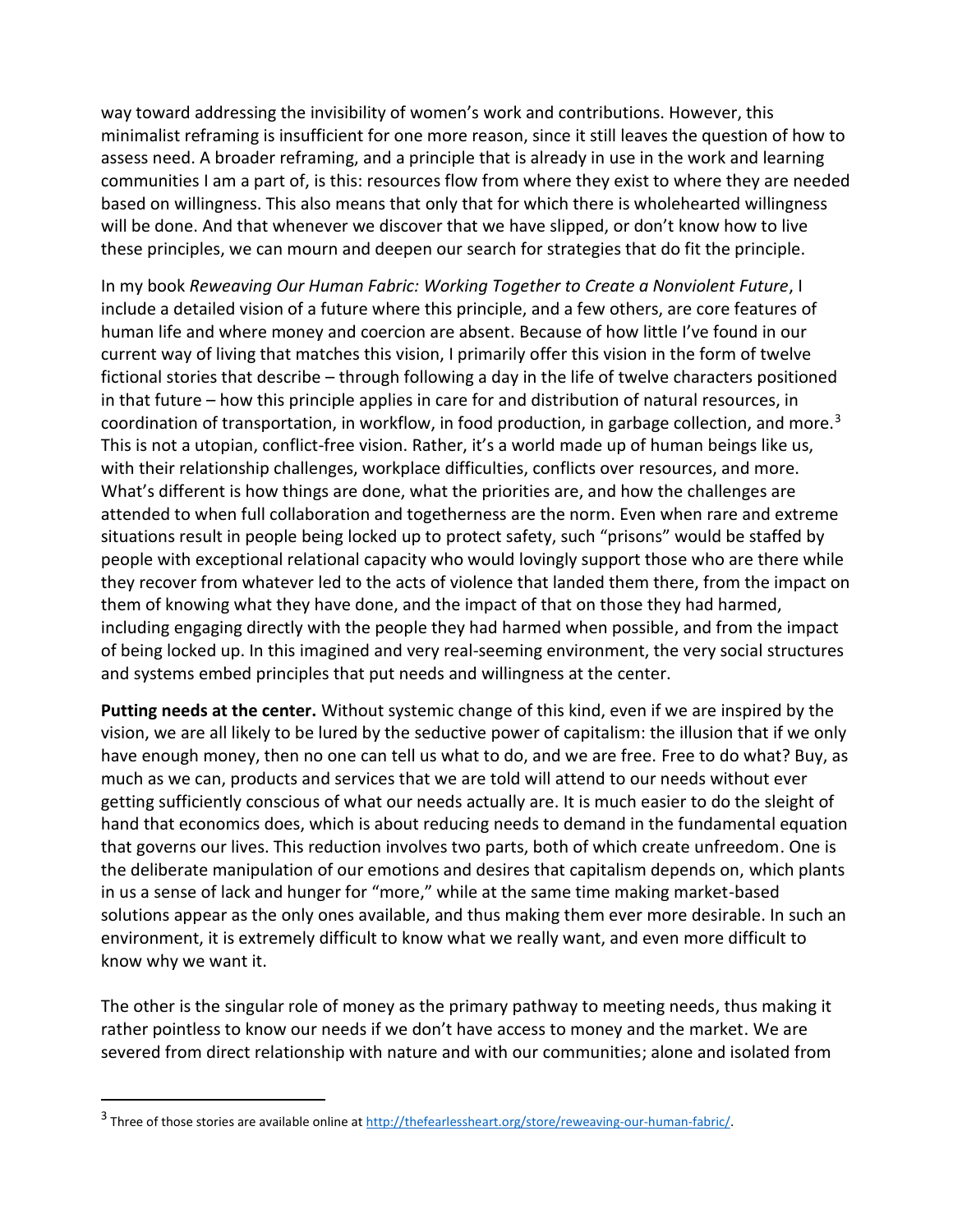each other, competing instead of collaborating, and, usually, in permanent anxiety about having enough money, or more money, to be able to attend to our needs.

In my work with thousands of people around the world, people consistently find more freedom after connecting with the "why" of what we all want: our fundamental human needs, *before* any market-based solution and capacity to attend to the needs are present. If we are ever to create a world in which people assess their needs and communicate about them as part of new resource flow systems, this internal freedom is vital for us to be able to function within diminishing resources on a finite planet with a continually growing human population.

**Discovering the joy of generosity.** One of the arguments made against the feasibility of free and connected resource flow is the view of human nature that feeds and justifies our current systems, concisely summarized by the term *homo economicus*: that we are all ultimately seeking the narrowest possible definition of self-interest. According to this view, neither care for others nor care for the whole are human motivators. As Adam Smith said: "It is not from the benevolence of the butcher, the brewer or the baker that we expect our dinner, but from their regard to their own interest. We address ourselves, not to their humanity but to their self-love, and never talk to them of our own necessities but of their advantages."<sup>4</sup> Simply put: we give in order to receive.

If we want to transcend the exchange paradigm, and restore the flow of life and of gifting that are beneath it, still sustaining all of us from infancy on, we will need to uncouple giving from receiving, so we can give without the expectation of receiving, and receive without the obligation to give. In a full gift economy, which acts as a feminist alternative to all forms of patriarchal economics, *including* socialism, giving is based on availability of resources released into the flow with generosity and willingness, and receiving is based on the presence of a need.

Marshall Rosenberg, the person who brought Nonviolent Communication to the world, often invoked the image of giving "with the joy of a little child feeding a hungry duck."<sup>5</sup> Every time I heard him use it in a workshop, a ripple of resonance extended through the room: we easily recognize that free flow, and the attendant joy. What makes for that joy? In one word: freedom. We can only access the joy of giving, the true fountain of abundant generosity, when we are free *not* to do it. Given patriarchal socialization, which is based on shame and obedience, such freedom is rare.<sup>6</sup> Instead, we are all too often motivated by constraints, incentives, obligations, fear, shame, desire for reward, or the like. Even when not, we fall into habits, respond to impulse, or react to what others do. As with the difficulty in uncoupling receiving, the same applies in uncoupling giving. Patriarchy, through the mechanism of internalizing shame, obedience, and control, tampers with our capacity to give by creating conditions where we either give out of obligation or refuse to give out of reaction to the inner pressure to give. Within all this, the foundational role of maternal giving remains invisible. This invisibility in itself reinforces the continued belief that we are not motivated to give even while, as Genevieve Vaughan has described repeatedly, maternal giving shapes all of us, and men within maternal societies act maternally despite not being mothers.

<sup>4</sup> Adam Smith, *The Wealth of the Nations*, Book 1, Chapter 2.

<sup>5</sup> https://www.azquotes.com/quote/1185025

<sup>6</sup> See the article "Parenting without Obedience" by Miki and Arnina Kashtan, in *Tikkun*, Winter 2019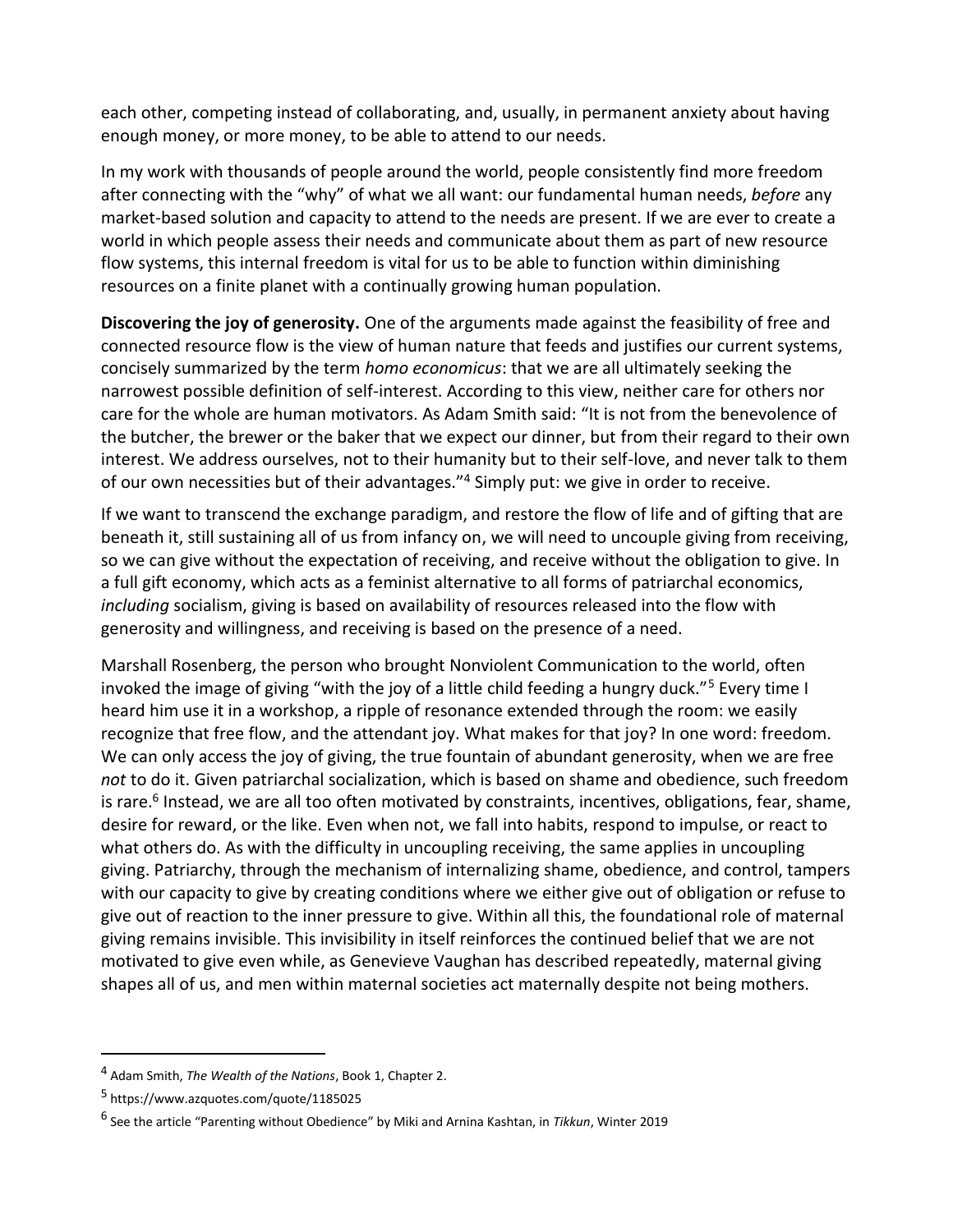Like the journey to full, unconditional receiving, reclaiming that initial joy, with the capacity to give from simple connection with a need we are meeting in another, is a path of liberation. All that's needed to get the power of it is to take a moment to remember a time in which we gave unconditionally, without any expectation to receive. Whenever I ask people to do this, I see smiles spreading across the room. There's no reason for us not to slow down just enough to notice that source of goodwill, and act from it, against any internalized voice that judges it as being taken advantage of. As the best antidote to resentment about giving too much, somewhere along the path we need to also find and care for our actual and true capacity, which becomes easier the more we are able to recognize our needs, and thereby also honor our limits.

**Finding wholehearted willingness.** The next bit of the puzzle of how to restore flow is about finding the way to match resources to needs. This is where willingness emerges as a potent principle, replacing both the supply and demand graphs and notions such as value, deserve, and fairness.

These notions, deeply embedded in our basic orientation to any distribution of resources, keep us tethered to market economies. What we call 'value' is a placeholder for what we care about in terms of our own essential needs, what we hope will attend to them. This notion allows us, if we have the requisite money, to rationalize our choice to exchange it for something we want. What we call 'deserve' is a placeholder for need, and allows us to accept dramatic inequalities that create hierarchies of whose needs count. What we call 'fairness' is a placeholder for our care for the whole. It's the hardest one to shift, because the shift implies acknowledging that we can never force fairness anyway, and also that insisting on fairness contributes to conflict and war more often than it contributes to mutual understanding and collaboration. The only alternative to fairness I know is focusing on what's possible instead of what's fair.

I see wholehearted willingness, which leaves us without resentment, which often feels magical and liberating, and rarely is actively sought, as one of the keys into a future that works. It is what makes it possible to shift from the either/or of domination vs. compromise that rules the world of collaboration and negotiation to the possibility of full integration presciently discussed by Mary Parker Follett over 100 years ago as she researched and coined the terms power over and power with. Full integration happens, reliably, when we take into consideration all the known needs, all the known and predicted potential impacts, and all the known resources, and when we hold all this information in togetherness with all stakeholders to any particular resource allocation puzzle. What then emerges is a solution that finds everyone in a place of willingness. This solution may not be anyone's *preference*, and yet everyone may be willing to agree to it precisely because it attends to the needs within the resources and with the least amount of undesired impacts.

#### **The Challenge**

Patriarchy and capitalism have won some deeply significant battles that make any change immensely daunting. Their combination has resulted in the reduction of work to jobs; learning to schools; care to customer service; creativity to innovation; governance to nation states; Earth's abundance to property; needs to rights and to consumption; and sharing/flow to exchange and accumulation.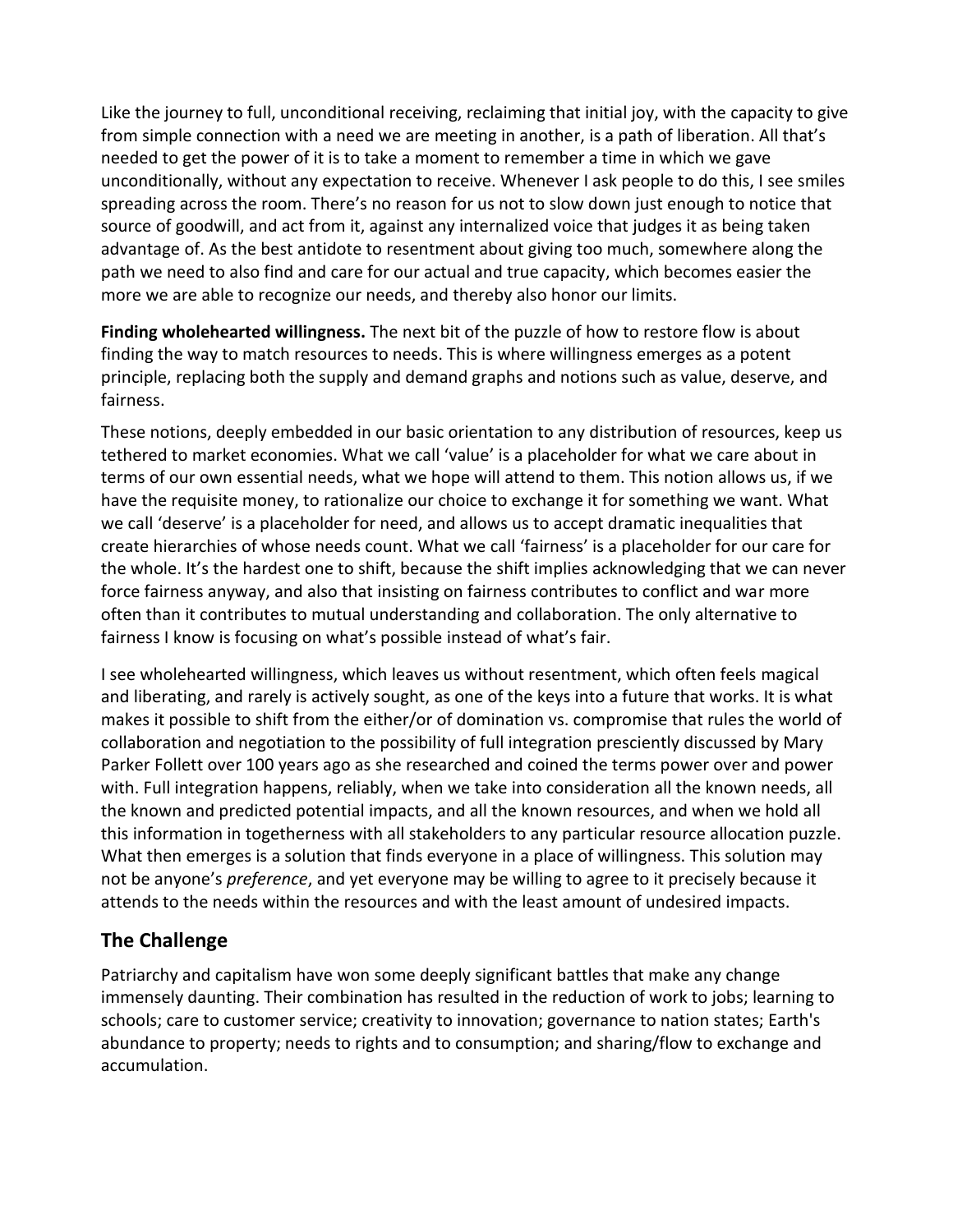We have all but forgotten the commons as an organizing principle of relationship with life and community; collaboration based on mutual care in attending to needs as a primary mode of engagement with other humans; trust and participation as a way of making decisions; and immersion in all these activities as an approach to learning and creativity.

Our institutions, both political and economic, are reinforcing scarcity, separation, and powerlessness, and keep most of us now, most of the time, in some baseline activation of our survival mode of fight, flight, or freeze. Choice and collaboration are dramatically less available in such conditions. When we create movements, we often reproduce the dominant forms of command and control vertically and competition horizontally.

Nor has socialism, despite its luminous promise of a brighter future, managed to engage with its patriarchal roots. As a result, some needs have been met better in socialist milieus, and others less. And we have not gotten closer to restoring our capacity to live in harmony with life while caring for each other within the commons.

This all means to me that if we want to have a different outcome from one more version of patriarchal systems, we will be called upon to change how we work for change, not only what change we are working for. We cannot plant tomatoes and harvest corn.

### **Prefigurative Communities**

For this reason, I am focusing my own energy on supporting myself, individuals, and communities I am part of in transforming patterns of scarcity, separation, and powerlessness into flow, togetherness, and choice. If not all of us perish; if enough of life survives; there will be an ever growing need to collaborate. In the largest experiment I've been part of co-creating in the last two years – an online community we have named Nonviolent Global Liberation – we are continually experimenting, in particular, with the principles I have outlined in this article. We are getting better and better at not doing anything out of fear or obligation, and allowing things not to happen at all – we call it "the void" – rather than artificially and resentfully propping up systems and agreements for which there isn't really enough willingness or capacity. We see miracles of people stepping into roles we didn't imagine they would, and we have heartache where precious projects languish for lack of capacity. Both are part of life. Both are part of the difficult journey of recovering from our addiction to "predict and control" patterns.

Between individuals and global systems we find communities, and my hope lies precisely there: in the revival of the commons, in the growing awareness that collaboration is key, that recreating flow of resources is fundamental to the change we seek to create, and that facilitated conversations and wise systems support willing collaboration and flow without requiring billions of us to heal from trauma and learn how to collaborate individually. I feel nourished by the many vibrant and imperfect experiments, large and small, sprouting all over the planet, that provide living evidence that more collaboration and more flow are indeed part of our makeup. I am especially heartened to see how much becomes possible after collapse, as is evidenced by what was unfolding in Rojava until the recent attacks on it by Turkey. Rojava became an autonomous zone within ravaged Syria, focusing on bottom-up governance that came into existence in a failed state, and the only large scale grouping of people that identified themselves as feminist. Despite the invasions and the attacks on Rojava, that this experiment has continued for eight years even